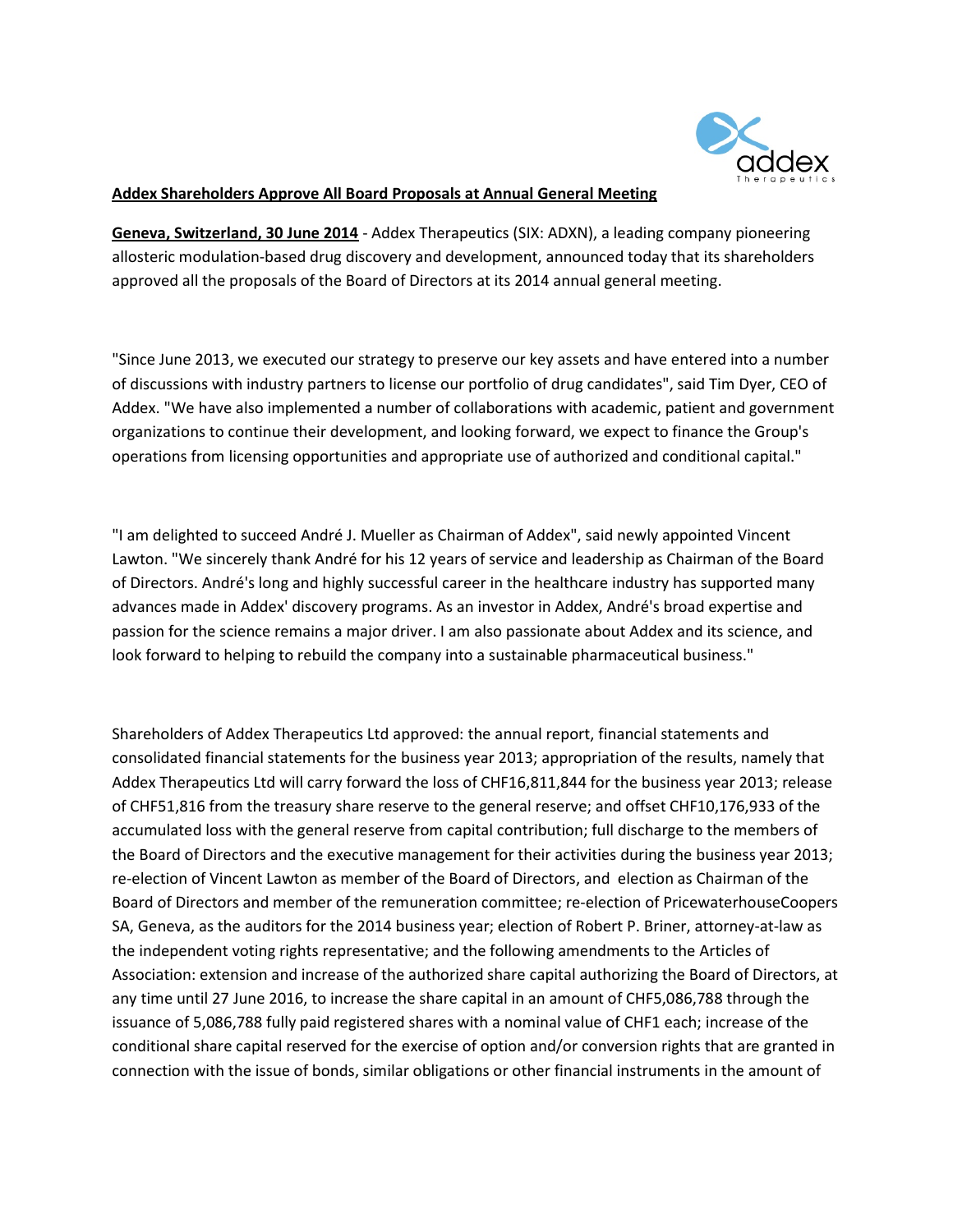CHF 600,867 thereby raising the conditional share capital reserved from CHF 4,485,921 to CHF 5,086,788; and the reduction of the minimum number of members of the Board of Directors from 5 to 1.

## About Addex Therapeutics

Addex Therapeutics (www.addextherapeutics.com) is a discovery and development stage company focused on advancing innovative oral small molecules utilizing its pioneering allosteric modulationbased drug discovery platform. The Company's two lead products are being investigated in Phase 2 clinical testing: dipraglurant (an mGlu5 negative allosteric modulator or NAM) is being developed by Addex to treat Parkinson's disease levodopa-induced dyskinesia (PD-LID) and rare forms of dystonia; and ADX71149 (mGlu2 positive allosteric modulator or PAM) is being developed in collaboration with Janssen Pharmaceuticals, Inc. Addex also has several preclinical programs including: GABAB receptor positive allosteric modulator (PAM) for addiction, Charcot-Marie-Tooth (type 1a) disease, spasticity in patients with multiple sclerosis (MS), pain, overactive bladder, autism and other disorders; mGlu4 PAM for MS, Parkinson's disease, anxiety and other diseases; mGlu2 NAM for treatment resistant depression and cognitive deficits; and mGlu7 NAM for psychosomatic disorders. Allosteric modulators are an emerging class of small molecule drugs which have the potential to be more specific and confer significant therapeutic advantages over conventional "orthosteric" small molecule or biological drugs. The Company uses its proprietary discovery platform to target receptors and other proteins that are recognized as essential for the therapeutic modulation of important diseases with unmet medical needs. The Company is currently focused on preserving the value of its assets, including the intellectual property surrounding its portfolio of allosteric modulator drug candidates and its proprietary allosteric modulator technology platform, while pursuing a strategy to secure the resources necessary to advance the pipeline and maximize value for shareholders. In parallel the Company continues to enter collaborations with academic institutions, government organizations and patient groups to advance its portfolio of drug candidates for the benefit of patients.

Tim Dyer, Chief Executive Officer

Addex Therapeutics

Telephone: +41 22 884 15 61

PR(at)addextherapeutics.com

Disclaimer / Forward-looking statements

This communication does not constitute an offer or invitation to subscribe for or purchase any securities of Addex Therapeutics Ltd. This publication may contain certain forward-looking statements concerning